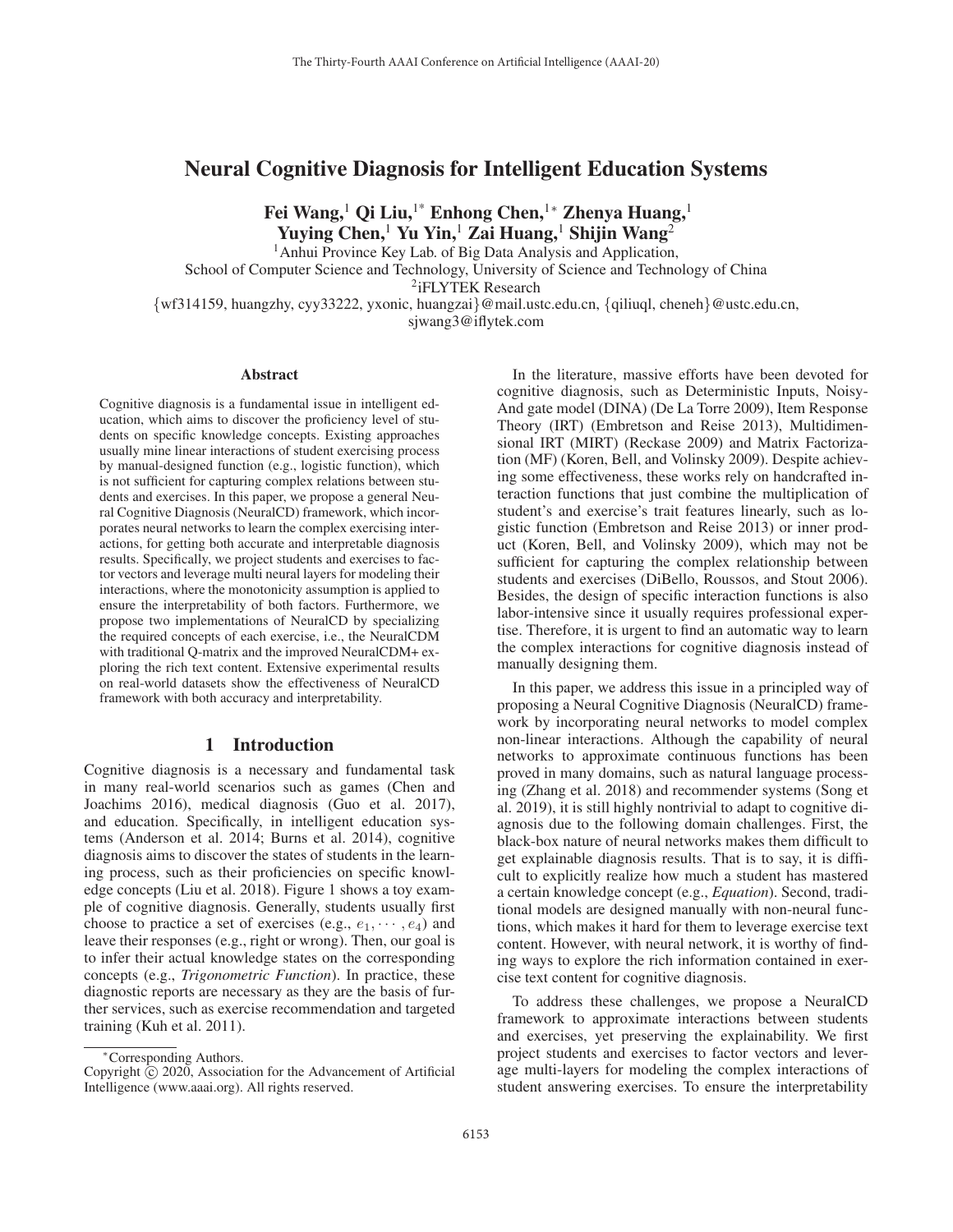

Figure 1: A toy example of cognitive diagnosis. The student choose some exercises for practice and leave the response logs. With cognitive diagnosis methods, we get the diagnostic report containing the student's proficiency on each knowledge concept.

of both factors, we apply the monotonicity assumption taking from educational property (Reckase 2009) on the multilayers. Then, we propose two implementations on the basis of the general framework, i.e., NeuralCDM and Neural-CDM+. In NeuralCDM, we simply extract exercise factor vectors from traditional Q-matrix (an example is shown in Figure 6) and achieve the monotonicity property with positive full connection layers, which shows feasibility of the framework. While in NeuralCDM+, we demonstrate how information from exercise text can be explored with neural network to extend the framework. Particularly, our NeuralCD is a general framework since it can cover many traditional models such as MF, IRT and MIRT. Finally, we conduct extensive experiments on real-world datasets, and the results show the effectiveness of NeuralCD framework with both accuracy and interpretability guarantee.

Our code of NeuralCDM is available at https://github.com/bigdata-ustc/NeuralCD.

## 2 Related Work

In this section, we briefly review the related works from the following three aspects.

Cognitive Diagnosis. Existing works about student cognitive diagnosis mainly came from educational psychology area. DINA (De La Torre 2009; von Davier 2014) and IRT (Embretson and Reise 2013) were two of the most typical works, which model the result of a student answering an exercise as the interaction between the trait features of the student  $(\theta)$  and the exercise  $(\beta)$ . Specifically, in DINA,  $\theta$  and  $\beta$  were binary, where  $\beta$  came directly from Q-matrix (a human labeled exercise-knowledge correlation matrix, an example is showed in Figure 6). Another two exercise factors, i.e. guessing and slipping (parameterized as g and s) are also taken into consideration. The probability of student  $i$  correctly answering exercise  $j$  was modeled as  $P(r_{ij} = 1|\theta_i) = g_j^{1-\eta_{ij}}(1-s_j)^{\eta_{ij}}$ , where  $\eta_{ij} = \prod_k \theta_{ik}^{\beta_{jk}}$ . On the other hand, in IRT, *θ* and *β* were unidimensional and continuous latent traits, indicating student ability and exercise difficulty respectively. The interaction between the trait features was modeled in a logistic way, e.g., a simple version is  $sigmoid(a(\theta - \beta))$ , where a is the exercise discrimination parameter. Although extra parameters were added in IRT (Fischer 1995; Lord 2012) and latent trait was extended to multidimensional(MIRT) (Adams, Wilson, and

Wang 1997; Reckase 2009), most of their item response functions were still logistic-like. These traditional models depended on manually designed functions, which was laborintensive and restricted their scope of applications.

Matrix Factorization. Recently, some researches from data mining perspective have demonstrated the feasibility of MF for cognitive diagnosis. Student and exercise correspond to user and item in matrix factorization (MF). For instance, Toscher et al. (2010) improved SVD (Singular Value Decomposition) methods to factor the score matrix and get students and exercises' latent trait vectors. Thai-Nghe et al. (2010) applied some recommender system techniques including matrix factorization in the educational context, and compared it with traditional regression methods. Besides, Thai-Nghe et al. (2015) proposed a multi-relational factorization approach for student modeling in the intelligent tutoring systems. Despite their effectiveness in predicting students' scores on exercises, the latent trait vectors in MF is not interpretable for cognitive diagnosis, i.e. there is no clear correspondence between elements in trait vectors and specific knowledge concepts.

Artificial Neural Network. Techniques using artificial neural network have reached state-of-the-art in many areas, e.g., speech recognition (Chan et al. 2016), text classification (Zhang, Zhao, and LeCun 2015) and image captioning (Wang, Chen, and Hu 2019). There are also some educational applications such as question difficulty prediction (Huang et al. 2017), code education (Wu et al. 2019), formula image transcribing (Yin et al. 2018) and student performance prediction (Huang et al. 2019). However, using neural network for cognitive diagnosis is nontrivial as it performs poorly in parameter interpretation due to its inherent traits. To the best of our knowledge, deep knowledge tracing (DKT) (Piech et al. 2015) was the first attempt to model student learning process using recurrent neural network. However, DKT aims to predict students' scores, and does not make a distinction between an exercise and the knowledge concepts it contains, thus it's unsuitable for cognitive diagnosis. Few works with neural network have high interpretability for student cognitive diagnosis. Towards this end, in this paper we propose a neural cognitive diagnosis (NeuralCD) framework which borrows concepts from educational psychology and combine them with interaction functions learned from data. NeuralCD could achieve both high accuracy and interpretation with neural network. Be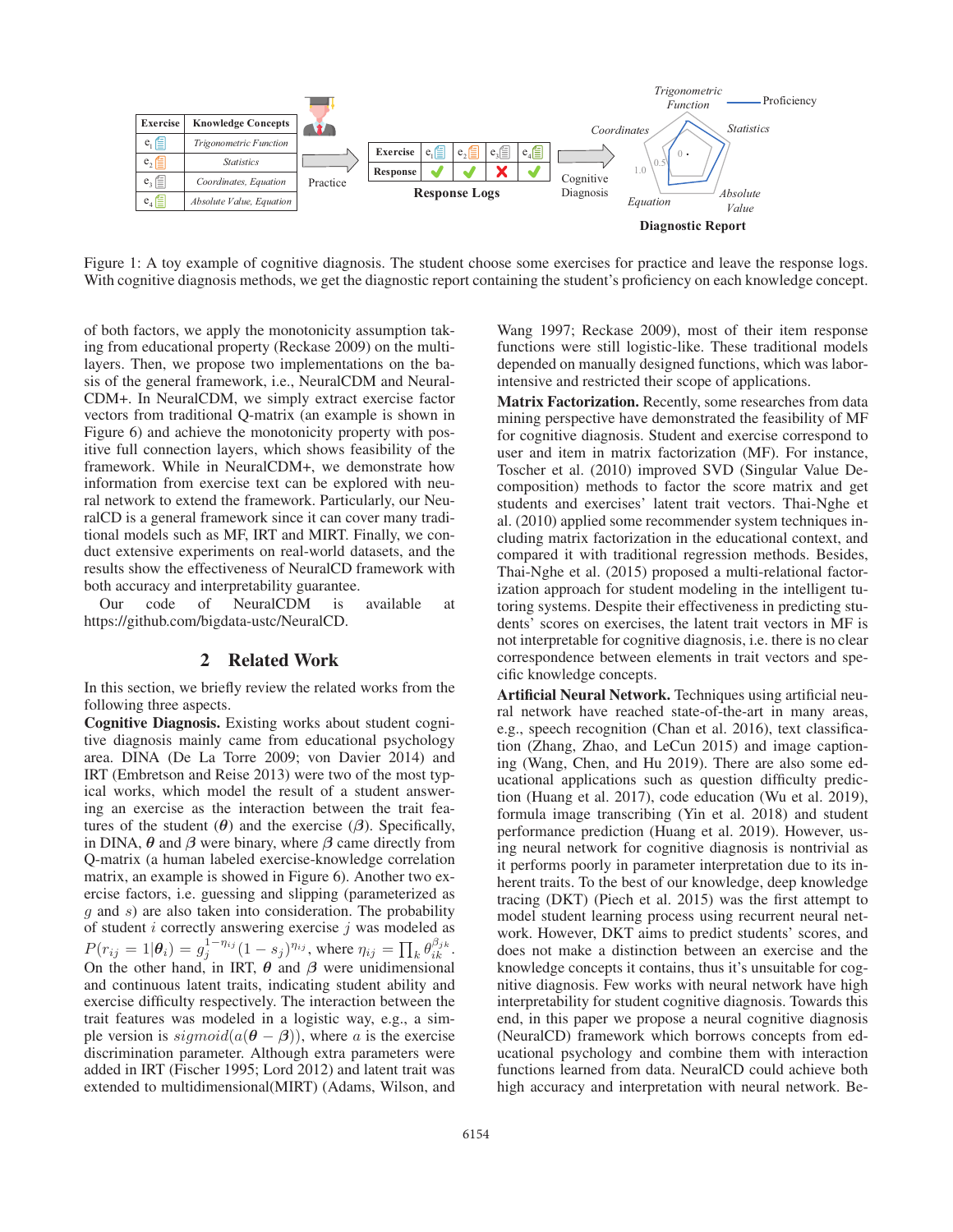sides, the framework is general that can cover many tradition models, and at the same time easy for extension.

# 3 Neural Cognitive Diagnosis

We first formally introduce cognitive diagnosis task. Then we describe the details of NeuralCD framework. After that, we design a specific diagnostic network NeuralCDM with traditional Q-matrix to show the feasibility of the framework, and an improved NeuralCDM+ by incorporating exercise text content for better performance. Finally, we demonstrate the generality of NeuralCD framework by showing its close relationship with some traditional models.

# 3.1 Task Overview

Suppose there are  $N$  Students,  $M$  Exercises and  $K$  Knowledge concepts at a learning system, which can be represented as  $S = \{s_1, s_2, \ldots, s_N\}, E = \{e_1, e_2, \ldots, e_M\}$ and  $K_n = \{k_1, k_2, \ldots, k_K\}$  respectively. Each student will choose some exercises for practice, and the response logs R are denoted as set of triplet  $(s, e, r)$  where  $s \in S, e \in E$  and  $r$  is the score (transferred to percentage) that student  $s$  got on exercise e. In addition, we have Q-matrix (usually labeled by experts)  $\mathbf{Q} = \{Q_{ij}\}_{M \times K}$ , where  $Q_{ij} = 1$  if exercise  $e_i$ relates to knowledge concept  $k_j$  and  $Q_{ij} = 0$  otherwise.

Problem Definition *Given students' response logs* R *and the Q-matrix* **Q***, the goal of our cognitive diagnosis task is to mine students' proficiency on knowledge concepts through the student performance prediction process.*

#### 3.2 Neural Cognitive Diagnosis Framework

Generally, for a cognitive diagnostic system, there are three elements need to be considered: student factors, exercise factors and the interaction function among them (DiBello, Roussos, and Stout 2006). In this paper, we propose a general NeuralCD framework to address them by using multilayer neural network modeling, which is shown in Figure 2. Specifically, for each response log, we use one-hot vectors of the corresponding student and exercise as input and obtain the diagnostic factors of the student and exercise. Then the interactive layers learn the interaction function among the factors and output the probability of correctly answering the exercise. After training, we get students' proficiency vectors as diagnostic results. Details are introduced as bellow.

Student Factors. Student factors characterize the traits of students, which would affect the students' response to exercises. As our goal is to mine students' proficiency on knowledge concepts, we do not use the latent trait vectors as in IRT and MIRT, which is not explainable enough to guide students' self-assessment. Instead, we design the student factors as explainable vectors similar to DINA, but has a major difference that they are continuous. Specifically, We use a vector  $F<sup>s</sup>$  to characterize a student, namely *proficiency vector*. Each entry of  $F<sup>s</sup>$  is continuous ([0,1]), which indicates the student's proficiency on a knowledge concept. For example,  $F^s = [0.9, 0.2]$  indicates a high mastery on the first knowledge concept but low mastery on the second.  $F<sup>s</sup>$  is got through the parameter estimation process.



Figure 2: Structure of NeuralCD framework.

Exercise Factors. Exercise factors denote the factors that characterize the traits of exercises. We divide exercise factors into two categories. The first indicates the relationship between exercises and knowledge concepts, which is fundamental as we need it to make each entry of  $F<sup>s</sup>$  correspond to a specific knowledge concept for our diagnosis goal. We call it *knowledge relevancy vector* and denote it as  $F^{kn}$ .  $F^{kn}$ has the same dimension as  $F<sup>s</sup>$ , with the *i*th entry indicating the relevancy between the exercise and the knowledge concept  $k_i$ . Each entry of  $F^{kn}$  is non-negative.  $F^{kn}$  is previously given (e.g., obtained from Q-matrix). Other factors are of the second type and are optional. Factors from IRT and DINA such as knowledge difficulty, exercise difficulty and discrimination can be incorporated if reasonable.

Interaction Function. We use artificial neural network to obtain the interaction function for the following reasons. First, the neural network has been proven to be capable of approximating any continuous function (Hornik, Stinchcombe, and White 1989). The strong fitting ability of neural network makes it competent for capturing relationships among student and exercise factors. Second, with neural network, the interaction function can be learned from data with few assumptions (that behind traditional models). This makes NeuralCD more general and can be applied in broad areas. Third, the framework can be highly extendable with neural network. For instance, extra information such as exercise texts can be integrated in with neural network (We will discuss its extendability in the following subsections.). Mathematically, we formulate the output of NeuralCD framework as:

$$
y = \varphi_n(\dots \varphi_1(F^s, F^{kn}, F^{other}, \theta_f)), \tag{1}
$$

where  $\varphi_i$  denotes the mapping function of the *i*th MLP layer;  $F^{other}$  denotes factors other than  $F^s$  and  $F^{kn}$  (e.g., difficulty); and  $\theta_f$  denotes model parameters of all the interactive layers.

However, due to some intrinsic characteristics, neural networks usually have poor performance on interpretation (Samek et al. 2016). Fortunately, we find that the monotonicity assumption, which is used in some IRT and MIRT models (Reckase 2009), can be utilized to ensure the interpretation of student and exercise factors. Monotonicity assumption is general and reasonable in almost all circum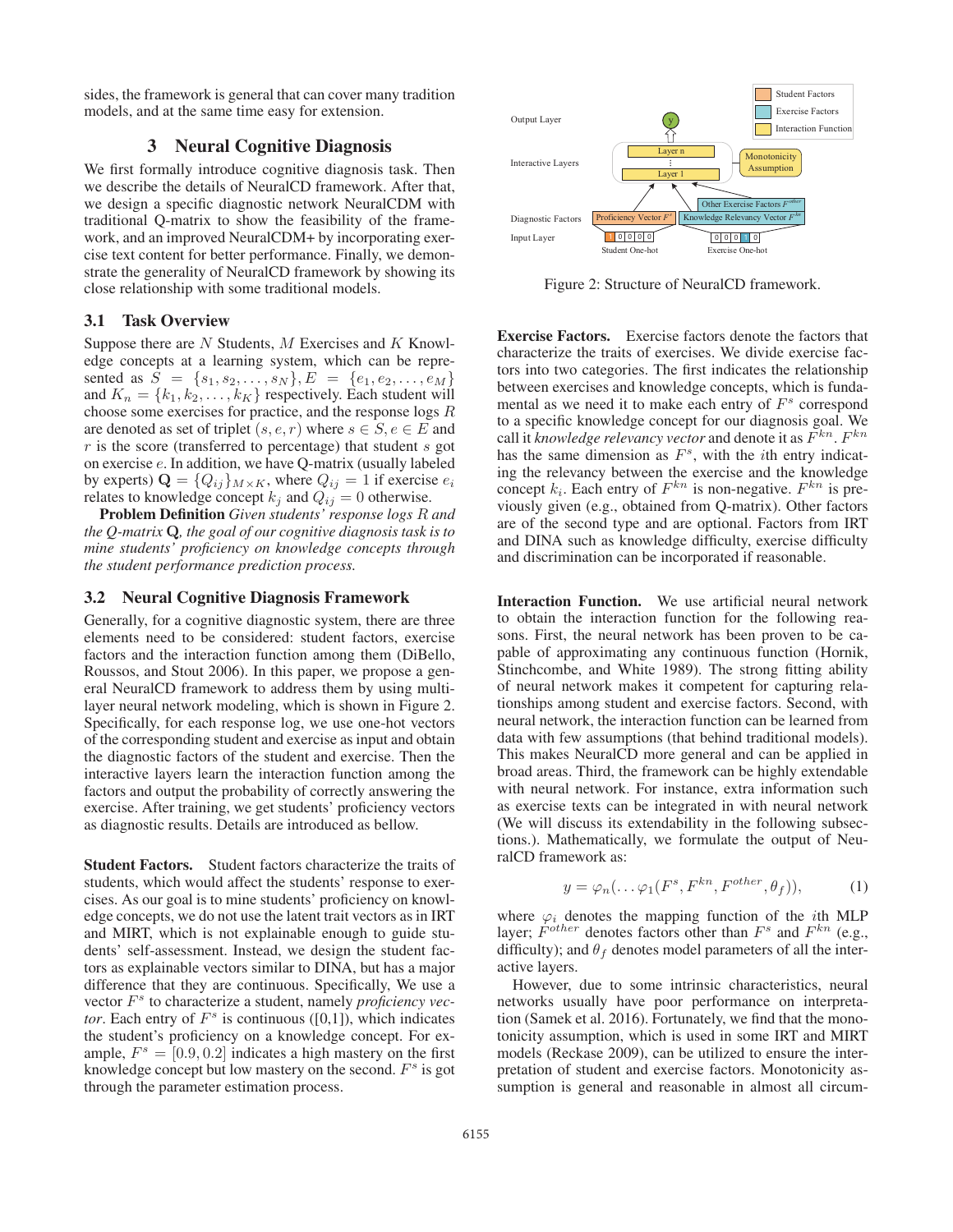stance, thus it has little influence on the generality of NeuralCD framework. The assumption is defined as follows:

Monotonicity Assumption *The probability of correct response to the exercise is monotonically increasing at any dimension of the student's knowledge proficiency.*

This assumption should be converted as a property of the interaction function. Intuitively, we assume student s to answer exercise e correctly. During training, the optimization algorithm should increase the student's proficiency if the model output a wrong prediction (i.e., a value below 0.5). The increment of each knowledge proficiency is otherwise controlled by  $F^{kn}$ .

After introducing the structure of NeuralCD framework, we will next show some specific implementations. We first design a diagnostic model based on NeuralCD with extra exercise factors (i.e., knowledge difficulty and exercise discrimination)(§3.3), and further show its extendability by incorporating text information (§3.4) and generality by demonstrating how it covers traditional models  $(\S 3.5)$ .

#### 3.3 Neural Cognitive Diagnosis Model

Here we introduce a specific neural cognitive diagnosis model (NeuralCDM) under NeuralCD framework. Figure 3 illustrates the structure of NeuralCDM.

Student Factors. In NeuralCDM, each student is represented with a knowledge proficiency vector. The student factor  $F<sup>s</sup>$  aforementioned is  $h<sup>s</sup>$  here, and  $h<sup>s</sup>$  is obtained by multiplying the student's one-hot representation vector *x*<sup>s</sup> with a trainable matrix **A**. That is,

$$
h^s = \text{sigmoid}(x^s \times A), \tag{2}
$$

in which  $h^s \in (0,1)^{1 \times K}$ ,  $x^s \in \{0,1\}^{1 \times N}$ ,  $\mathbf{A} \in \mathbb{R}^{N \times K}$ . Exercise Factors. As for each exercise, the aforementioned exercise factor  $F^{kn}$  is  $\mathbb{Q}_e$  here, which directly comes from the pre-given Q-matrix:

$$
Q_e = x^e \times Q,\tag{3}
$$

where  $\boldsymbol{Q}_e \in \{0,1\}^{1 \times K}$ ,  $\boldsymbol{x}^e \in \{0,1\}^{1 \times M}$  is the one-hot representation of the exercise. In order to make a more precise diagnosis, we adopt other two exercise factors: knowledge difficulty  $h^{diff}$  and exercise discrimination  $h^{disc}$ .  $h^{diff}$  ∈  $(0, 1)^{1 \times K}$ , indicates the difficulty of each knowledge concept examined by the exercise, which is extended from exercise difficulty used in IRT.  $h^{disc} \in (0, 1)$ , used in some IRT and MIRT models, indicates the capability of the exercise to differentiate between those students whose knowledge mastery is high from those with low knowledge mastery. They can be obtained by:

$$
\mathbf{h}^{diff} = \text{sigmoid}(\mathbf{x}^e \times \mathbf{B}), \mathbf{B} \in \mathbb{R}^{M \times K}
$$
 (4)

$$
h^{disc} = \text{sigmoid}(\boldsymbol{x}^e \times \mathbf{D}), \mathbf{D} \in \mathbb{R}^{M \times 1}
$$
 (5)

where **B** and **D** are trainable matrices.

Interaction Function. The first layer of the interaction layers is inspired by MIRT models. We formulate it as:

$$
x = Q_e \circ (h^s - h^{diff}) \times h^{disc}, \tag{6}
$$

where ∘ is element-wise product. Following are two full connection layers and an output layer:

$$
\mathbf{f}_1 = \phi(\mathbf{W}_1 \times \mathbf{x}^T + \mathbf{b}_1),\tag{7}
$$

$$
\mathbf{f}_2 = \phi(\mathbf{W}_2 \times \mathbf{f}_1 + \mathbf{b}_2), \tag{8}
$$

$$
y = \phi(\mathbf{W}_3 \times \mathbf{f}_2 + b_3), \tag{9}
$$

where  $\phi$  is the activation function. Here we use Sigmoid.

Different methods can be used to satisfy the monotonicity assumption. We adopt a simple strategy: restrict each element of  $W_1$ ,  $W_2$ ,  $W_3$  to be positive. It can be easily proved that  $\frac{\partial y}{\partial h_i^s}$  is positive for each entry  $h_i^s$  in  $h^s$ . Thus monotonicity assumption is always satisfied during training.

The loss function of NeuralCDM is cross entropy between output  $y$  and true label  $r$ :

$$
loss_{CDM} = -\sum_{i} (r_i \log y_i + (1 - r_i) \log (1 - y_i)). \tag{10}
$$

After training, the value of  $h<sup>s</sup>$  is what we get as diagnosis result, which denotes the student's knowledge proficiency.

# 3.4 NeuralCD Extension with Text Information

In NeuralCDM and some traditional methods (e.g., DINA), Q-matrix is the source of information about the exercise knowledge concept. However, manually-labeled Q-matrix may be deficient because of inevitable errors and subjective bias (Liu, Xu, and Ying 2012; DiBello, Roussos, and Stout 2006). On the other hand, exercise texts have been proved to be highly related to some exercise features (e.g., difficulty, relevant knowledge concepts) (Su et al. 2018; Huang et al. 2017), thus it can be leveraged to refine the Qmatrix. For example, in Q-matrix, maybe only '*Equation*' is labeled for an equation solving exercise. However, we may discover that '*Division*' is also required due to the existence of  $\div$  in the text. Traditional cognitive models didn't leverage text content due to the limitation of their handcraft nonneural interaction functions. However, with neural network, we are able to incorporate text information into our framework. We denote the extended model as NeuralCDM+, and present its structure in Figure 4.

Specifically, we first pre-train a CNN (convolutional neural network) to predict knowledge concepts related to the input exercise. CNN has advantage of extracting local information in text processing, thus it's able to capture important words from texts (e.g., words that are highly relative to certain knowledge concepts). The network takes concatenated word2vec embedding of words in texts as input, and output the relevancy of each predefined knowledge concept (that has occurred in data) to the exercise. Humanlabeled Q-matrix is used as label for training. We define  $V_i^k = \{V_{ij_1}, V_{ij_2}, \ldots, V_{ij_k}\}\$ as the set of top-k knowledge concepts of exercise  $e_i$  outputted by the CNN.

Then we combine  $V_i^k$  with Q-matrix. Although there are defects in human-labeled Q-matrix, it still has high confidence. Thus we consider knowledge concepts labeled by Q-matrix are more relative than concepts in  ${k_j | k_j \in \mathbb{R}^N}$  $V_i^k$  and  $Q_{ij} = 0$ . To achieve this, we adopt a pairwise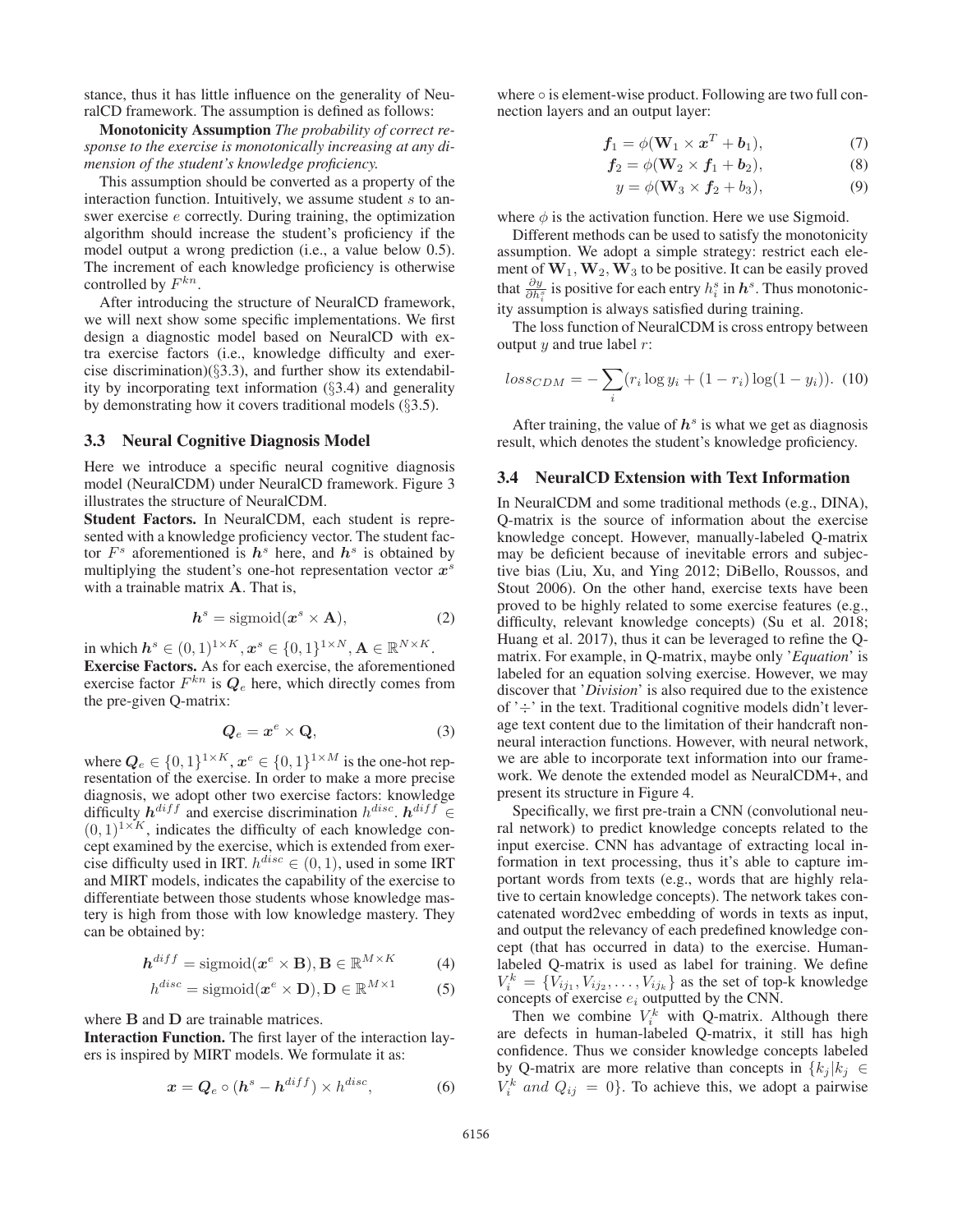

Figure 3: Neural cognitive diagnosis model. The color of orange, blue and yellow indicate student factors, exercise factors and interacion function respectively.

Bayesian method as follows. For convenience, we define partial order  $>^+_i$  as:

$$
a >_i^+
$$
 b, if  $Q_{ia} = 1$  and  $Q_{ib} = 0$  and  $b \in V_i^k$ , (11)

and define the partial order relationship set as  $D_V$  =  $\{(i, a, b)|a >_i^+ b, i = 1, 2, \dots, M\}$ . Following traditional Bayesian treatment, we assume **Q**˜ follows a zero mean Gaussian prior with standard deviation  $\sigma$  of each dimension. To give Q-matrix labels higher confidence, we define  $p(a >_i^+ b | \tilde{Q}_i)$  with a pairwise logistic-like function:

$$
p(a >_i^+ b|\tilde{Q}_i) = \frac{1}{1 + e^{-\lambda(\tilde{Q}_{ia} - \tilde{Q}_{ib})}}.
$$
 (12)

The parameter  $\lambda$  controls the discrimination of relevance values between labeled and unlabeled knowledge concepts. The log posterior distribution over  $D_V$  on  $\dot{Q}$  is finally formulated as:

$$
\ln p(\tilde{\mathbf{Q}}|D_V) = \ln \prod_{(i,a,b)\in D_V} p(a >_i^+ b | \tilde{Q}_i) p(\tilde{Q}_i)
$$
  
= 
$$
\sum_{i=1}^M \sum_{a=1}^K \sum_{b=1}^K I(a >_i^+ b) \ln \frac{1}{1 + e^{-\lambda(\tilde{Q}_{ia} - \tilde{Q}_{ib})}}
$$
(13)  
+ 
$$
C - \sum_{i=1}^M \sum_{j=1}^K \frac{\tilde{Q}_{ij}^2}{2\sigma^2},
$$

where  $C$  is a constant that can be ignored during optimization. Before using  $\tilde{Q}$  in NeuralCDM, we need to restrict its elements to the range  $(0, 1)$ , and set elements of concepts unlabeled or not predicted to 0. Thus,  $Sigmoid(\dot{\mathbf{Q}}) \circ \mathbf{M}$  is used to replace Q in NeuralCDM, where  $\mathbf{M} \in \{0, 1\}^{M \times K}$  is a mask matrix, and  $M_{ij} = 1$  if  $j \in V_i^k$  or  $Q_{ij} = 1; M_{ij} = 0$ otherwise.  $\dot{Q}$  is trained together with the cognitive diagnostic model, thus the loss function is:

$$
loss = -\ln p(\tilde{\mathbf{Q}}|D_V) + loss_{CDM}.\tag{14}
$$

#### 3.5 Generality of NeuralCD

In this subsection we show that NeuralCD is a general framework which can cover many traditional cognitive diagnostic models. Using Eq. (6) as the first layer, we now



Figure 4: Extended neural cognitive diagnosis model. The knowledge relevancy vectors are replaced with vectors in Qmatrix that is refined by leveraging exercise texts.

show the close relationship between NeuralCD and traditional models, including MF, IRT and MIRT.

**MF.**  $Q_e$  and  $h^s$  can be seen as exercise and student latent trait vectors respectively in MF. By setting  $h^{diff} \equiv 0$  and  $h^{disc} \equiv 1$ , the output of the first layer is  $x = Q_e \circ h^s$ . Then in order to work like MF (i.e.,  $y = Q_e \cdot h^s$ ), all the rest of layers need to do is to sum up the values of each entry in *x*, which is easy to achieve. Monotonicity assumption is not applied in MF approaches.

**IRT.** Take the typical formation of IRT  $y =$  Sigmoid $((h^s$  $h^{diff}$   $\times$   $h^{disc}$  as example. Set  $Q_e \equiv 1$ , and let  $\vec{h}^s$  and  $h^{diff}$  be unidimensional, the output of the first layer is  $x = (h<sup>s</sup> - h<sup>diff</sup>) \times h<sup>disc</sup>$ , followed by a Sigmoid activation function. Monotonicity assumption is achieved by limiting  $h^{disc}$  to be positive. Other variations of IRT (e.g.,  $y' = \tilde{C} + (1 - C)y$  where C is guessing parameter) can be realized with a few changes.

MIRT. One direct extension from IRT to MIRT is to use multidimensional latent trait vectors of exercises and student. Here we take the typical formation proposed in (Adams, Wilson, and Wang 1997) as example:

$$
y = \frac{e^{\mathbf{Q}_e \cdot \mathbf{h}^s - d_e}}{1 + e^{\mathbf{Q}_e \cdot \mathbf{h}^s - d_e}}.
$$
 (15)

Let  $h^{disc} \equiv 1$ , the output of the first layer given by Eq. (6) is  $x = Q_e \circ (h^s - h^{diff})$ . By Setting  $W_1$  $[1 \ 1 \ \cdots \ 1], b_1 = 0$  and  $\phi(x) = x$  in Eq. (7), we have  $f_1 = \mathbf{Q}_e \cdot \mathbf{h}^s - d_e$  (where  $d_e = \mathbf{Q}_e \cdot \mathbf{h}^{diff}$ ). All the rest of the layers need to do is to approximate the function  $g(f_1)=1-\text{Sigmoid}(f_1)$ , which can be easily achieved with two more layers. Monotonicity assumption can be realized if each entry of  $Q_e$  is restricted to be positive.

### 3.6 Discussion

We have introduced the details of NeuralCD framework and showed special cases of it. It's necessary to point out that the student's proficiency vector  $F<sup>s</sup>$  and exercise's knowledge relevancy vector  $F^{kn}$  are basic factors needed in NeuralCD framework. Additional factors such as exercise discrimination can be integrated into if reasonable. The formation of the first interactive layer is not limited, but it's better to contain the term  $F^s \circ \dot{F}^{kn}$  to ensure that each dimension of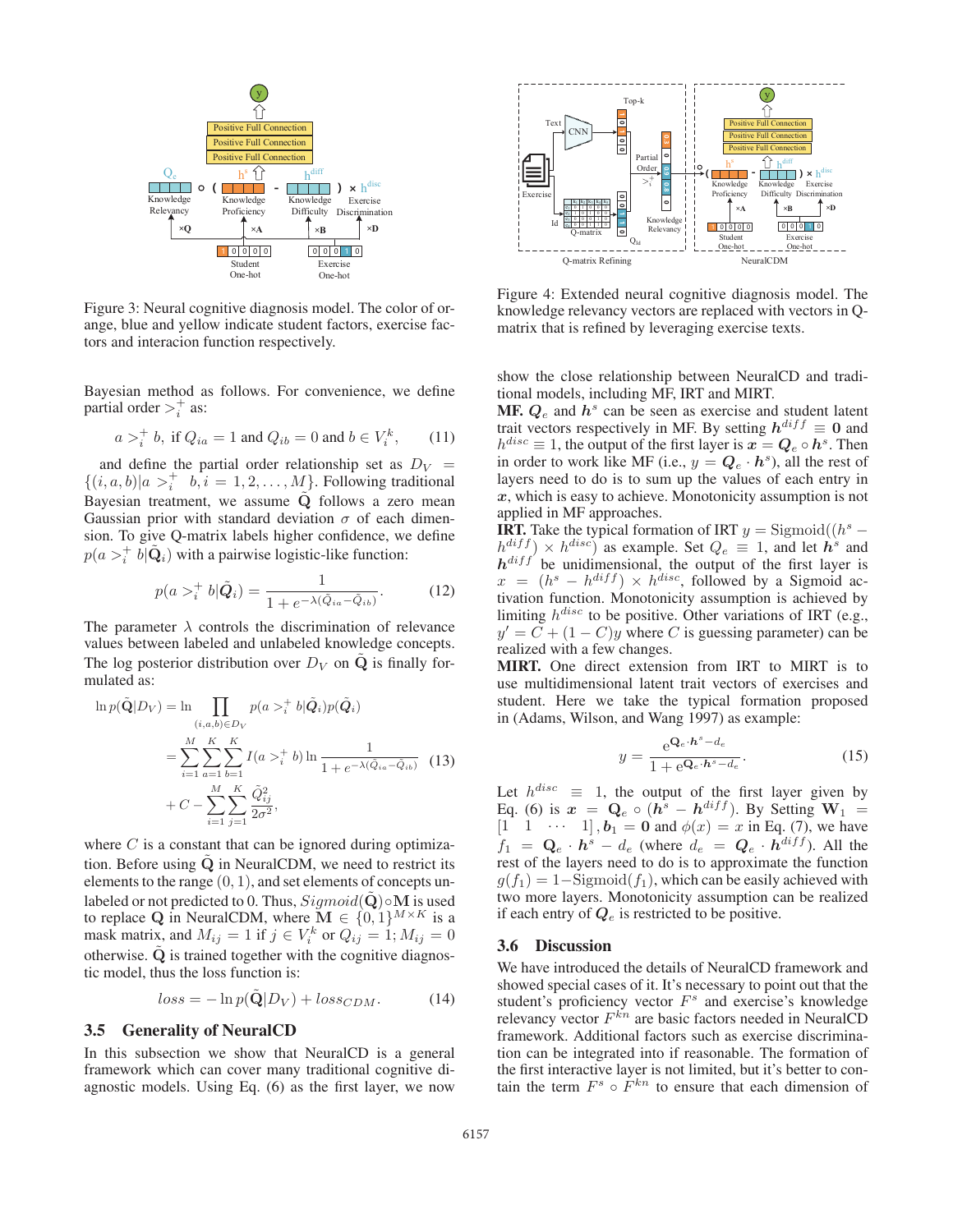$F<sup>s</sup>$  corresponds to a specific knowledge concept. The positive full connection is only one of the strategies that implement monotonicity assumption. More sophisticated network structures can be designed as the interaction layers. For example, recurrent neural network may be used to capture the time characteristics of the student's learning process.

# 4 Experiments

We first compare our NeuralCD models with some baselines on the student performance prediction task. Then we make some interpretation assessments of the models.

#### 4.1 Dataset Description

We use two real-world datasets in the experiments, i.e., Math and ASSIST. Math dataset supplied by iFLYTEK Co., Ltd. is collected from the widely-used online learning system  $Zhi$ xue<sup>1</sup>, which contains mathematical exercises and logs of high school examinations. ASSIST (ASSISTments 2009- 2010 "skill builder") is an open dataset collected by the AS-SISTments online tutoring systems (Feng, Heffernan, and Koedinger 2009), which only provides student response logs and knowledge concepts<sup>2</sup>. We choose the public corrected version that eliminates the duplicated data issue proposed by previous work (Xiong et al. 2016). Table 1 summarizes basic statistics of the datasets.

We filter out students with less than 30 and 15 response logs for Math and ASSIST respectively to guarantee that each student has enough data for diagnosis. Therefore for dataset Math, we got 2,507 exercises with 497 knowledge concepts for diagnostic network, and the remaining exercises with knowledge concepts not appearing in logs are used for the Q-matrix refining part of NeuralCDM+. We perform a 80%/20% train/test split of each student's response log. As for ASSIST, we divide the response logs in the same way with Math, but NeuralCDM+ is not evaluated on this dataset as exercise text is not provided. All models are evaluated with 5-fold cross validation.

Students' knowledge proficiencies are stable in Math as the dataset is composed of logs from examinations. However, a student's proficiency on a knowledge concept may change as he will be continually given exercises of that concept until meeting certain criterion (e.g., answering 3 relevant exercises correctly in a row). To analyze whether static models (e.g., NeuralCD models and static traditional models) are suitable to apply on ASSIST, we compare two metrics between Math and ASSIST. The first metric is the average amount of logs that each student toke for each knowledge concept:

$$
\text{AVG}_{\#log} = \frac{\sum_{i}^{N} \sum_{j}^{K} Log(i, j)}{\sum_{i}^{N} \sum_{j}^{K} I(Log(i, j) > 0)},\tag{16}
$$

where  $Log(i, j)$  is the amount of exercises student  $s_i$  answered that related to knowledge concept  $k_j$ . Further, another metric is the mean standard deviation of scores  $r_{ij}$  that

1 https://www.zhixue.com

2 https://sites.google.com/site/assistmentsdata/home/

Table 1: Dataset summary.

| <b>Dataset</b>                   | Math    | <b>ASSIST</b> |
|----------------------------------|---------|---------------|
| #Students                        | 10,268  | 4,163         |
| #Exercises                       | 917,495 | 17,746        |
| #Knowledge concepts              | 1,488   | 123           |
| #Response logs                   | 864,722 | 324,572       |
| #Knowledge concepts per exercise | 1.53    | 1.19          |
| $AVG_{\#loq}$                    | 2.28    | 8.05          |
| $STD_{\#log>1}$                  | 0.305   | 0.316         |

 $Log(i, j) > 1$  as:

$$
\text{STD}_{\#log>1} = \underset{s_i \in S}{\text{mean}} (\underset{k_j \in K_n, \ Log(i,j)>1}{\text{mean}} (std_{ij})), \tag{17}
$$

where  $std_{ij}$  is the standard deviation of scores that student  $s_i$ got for exercises related to knowledge concept  $k_i$ . As the results showed in Table 1, although ASSIST has a much larger  $AVG_{\#log}$  than Math, their  $STD_{\#log>1}$  are close. Therefore, it is reasonable to assume that the knowledge states of students in ASSIST are also stable, and our static NeuralCD models and baselines are applicable for both dataset. There will be more discussions in Model Interpretation.

#### 4.2 Experimental Setup

The dimensions of the full connection layers (Eq. (7)  $\sim$  (9)) are 512, 256, 1 respectively, and Sigmoid is used as activation function for all of the layers. We set hyperparameters  $\lambda = 0.1$  (Eq. (12)) and  $\sigma = 1$  (Eq. (13)). For k in top-k knowledge concepts selecting, we use the value that make the predicting network reach 0.85 recall. That is, in our experiment,  $k = 20$ . We initialize the parameters with *Xavier* initialization (Glorot and Bengio 2010), which fill the weights with random values sampled from  $\mathcal{N}(0, std^2)$ ,

where  $std = \sqrt{\frac{2}{n_{in}+n_{out}}}$ ,  $n_{in}$  is the number of neurons feeding into the weights, and  $n_{out}$  is the number of neurons the results is fed to.

The CNN architecture we use in NeuralCDM+ contains 3 convolutional layers followed by a full connection output layer. MaxPooling are used after 1st and 3rd convolutional layers. The channels of convolutional layers are 400, 200, 100, and kernel sizes are set to 3, 4, 5 respectively. We adopt ReLu activation function for convolution layers and Sigmoid for the output layer. Multi-label binary cross entropy is used as loss function for training the CNN.

To evaluate the performance of our NeuralCD models, we compare them with previous approaches, i.e., DINA, IRT, MIRT and PMF. All models are implemented by PyTorch using Python, and all experiments are run on a Linux server with four 2.0GHz Intel Xeon E5-2620 CPUs and a Tesla K20m GPU.

## 4.3 Experimental Results

Student Performance Prediction The performance of a cognitive diagnosis model is difficult to evaluate as we can't

assistment-2009-2010-data/skill-builder-data-2009-2010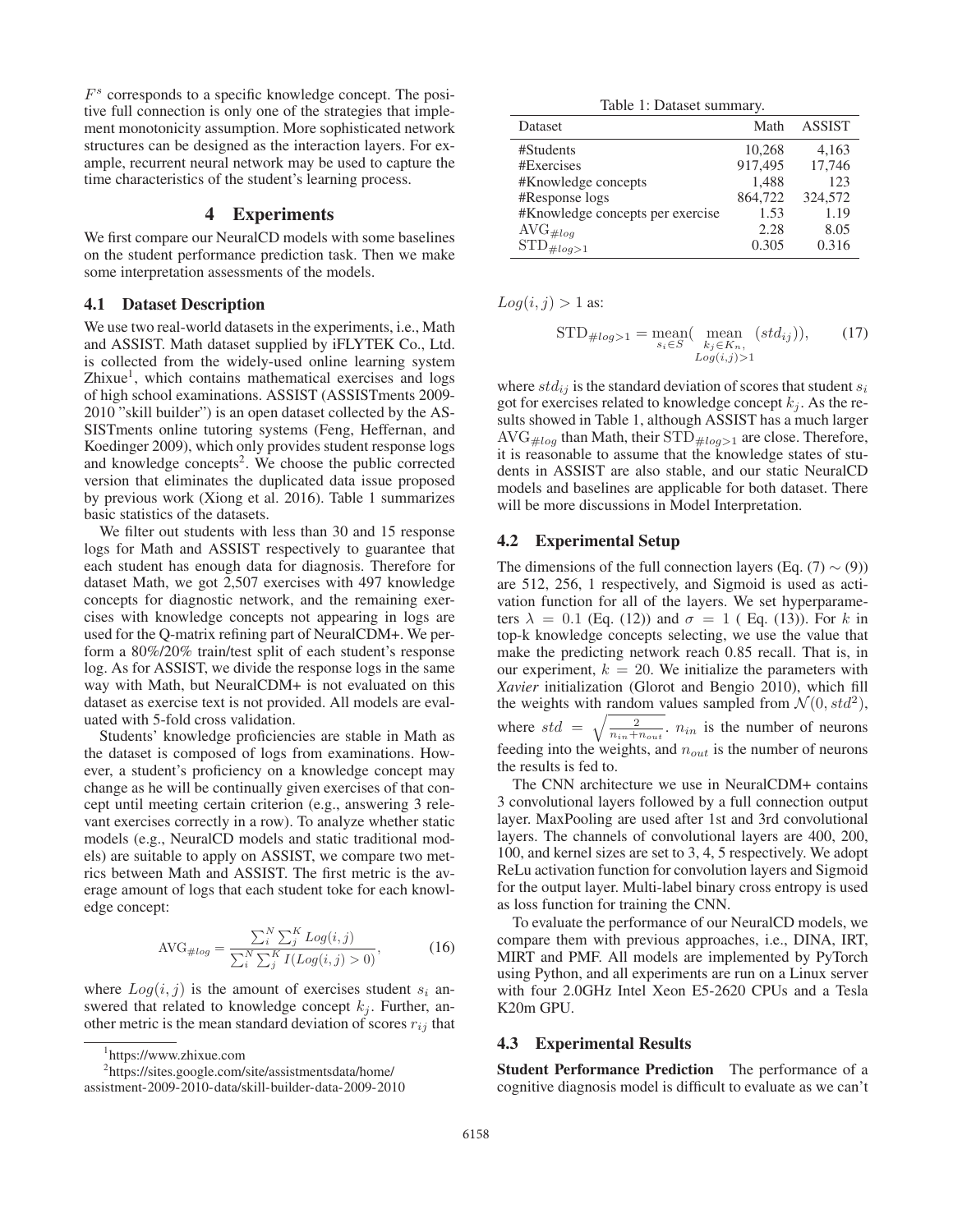Table 2: Experimental results on student performance prediction.

|                  | Math             |                   |                   | <b>ASSIST</b>     |                   |                   |
|------------------|------------------|-------------------|-------------------|-------------------|-------------------|-------------------|
| Model            | Accuracy         | RMSE              | AUC               | Accuracy          | <b>RMSE</b>       | <b>AUC</b>        |
| <b>DINA</b>      | $0.593 \pm 0.01$ | $0.487 \pm 0.01$  | $0.686 \pm 0.01$  | $0.650 \pm 0.001$ | $0.467 \pm 0.01$  | $0.676 \pm 0.002$ |
| <b>IRT</b>       | $0.782 + 0.002$  | $0.387 \pm 0.01$  | $0.795 \pm 0.001$ | $0.674 \pm 0.002$ | $0.464 \pm 0.002$ | $0.685 \pm 0.001$ |
| <b>MIRT</b>      | $0.793 + 0.01$   | $0.378 + 0.002$   | $0.813 + 0.002$   | $0.701 \pm 0.002$ | $0.461 \pm 0.01$  | $0.719 \pm 0.001$ |
| <b>PMF</b>       | $0.763 \pm 0.01$ | $0.407 \pm 0.01$  | $0.792 \pm 0.002$ | $0.661 \pm 0.002$ | $0.476 \pm 0.01$  | $0.732 + 0.01$    |
| <b>NeuralCDM</b> | $0.792 + 0.02$   | $0.378 + 0.01$    | $0.820 + 0.01$    | $0.719 + 0.08$    | $0.439 + 0.002$   | $0.749 + 0.01$    |
| NeuralCDM+       | $0.804 \pm 0.01$ | $0.371 \pm 0.002$ | $0.835 + 0.002$   |                   |                   |                   |



Figure 5: DOA results of models. In NeuralCD models, there is clear correspondence between entries in  $h<sup>s</sup>$  and knowledge concepts, thus their diagnosis results have high DOA. Removing Q-matrix or monotonicity assumption would reduce the performance.

obtain the true knowledge proficiency of students. As diagnostic result is usually acquired through predicting students' performance in most works, performance on these prediction tasks can indirectly evaluate the model from one aspect (Liu et al. 2018). Considering that all the exercises we used in our data are objective exercises, we use evaluation metrics from both classification aspect and regression aspect, including accuracy, RMSE (root mean square error) (Pei et al. 2018) and AUC (area under the curve) (Bradley 1997).

Table 2 shows the experimental results of all models on student performance prediction task. The error bars after  $\pm$  is the standard deviations of 5 evaluation runs for each model. From the table, we can observe that NeuralCD models outperform almost all the other baselines on both datasets, indicating the effectiveness of our framework. In addition, the better performance of NeuralCDM+ over NeuralCDM proves that the Q-matrix refining method is effective, and also demonstrates the importance of fine estimated knowledge relevancy vectors for cognitive diagnosis.

Model Interpretation To assess the interpretability of NeuralCD framework (i.e., whether the diagnostic result is reasonable), we further conduct several experiments.



Figure 6: Diagnosis example of a student in ASSIST. The upper part is the Q-matrix of 3 exercises and corresponding response logs. The lower part shows the diagnosed student's knowledge proficiencies (bars) and knowledge difficulties of each exercise (points).

Intuitively, if student  $a$  has a better mastery on knowledge concept  $k$  than student  $b$ , then  $a$  is more likely to answer exercises related to  $k$  correctly than  $b$  (Chen et al. 2017). We adopt Degree of Agreement (DOA) (Pirotte et al. 2007) as the evaluation metric of this kind of ranking performance. For knowledge concept k,  $DOA(k)$  is formulated as:

$$
DOA(k) = \frac{1}{Z} \sum_{a=1}^{N} \sum_{b=1}^{N} \delta(F_{ak}^s, F_{bk}^s) \sum_{j=1}^{M} I_{jk} \frac{J(j, a, b) \wedge \delta(r_{aj}, r_{bj})}{J(j, a, b)}, \quad (18)
$$

where  $Z = \sum_{a=1}^{N} \sum_{b=1}^{N} \delta(F_{ak}^s, F_{bk}^s)$ .  $F_{ak}^s$  is the proficiency of student a on knowledge concept k.  $\delta(x, y)=1$  if  $x>y$ and  $\delta(x, y) = 0$  otherwise.  $I_{jk} = 1$  if exercise j contains knowledge concept k and  $I_{jk} = 0$  otherwise.  $J(j, a, b) = 1$ if both student a and b did exercise j and  $J(j, a, b)=0$ otherwise. We average  $DOA(k)$  on all knowledge concepts to evaluate the quality of diagnostic result (i.e., knowledge proficiency acquired by models).

Among traditional models, we only compare with DINA, since for IRT, MIRT and PMF, there are no clear correspondence between their latent features and knowledge concepts. Besides, we conduct experiments on two reduced NeuralCDM models. In the first reduced model (denoted as NeuralCDM-Qmatrix), knowledge relevancy vectors are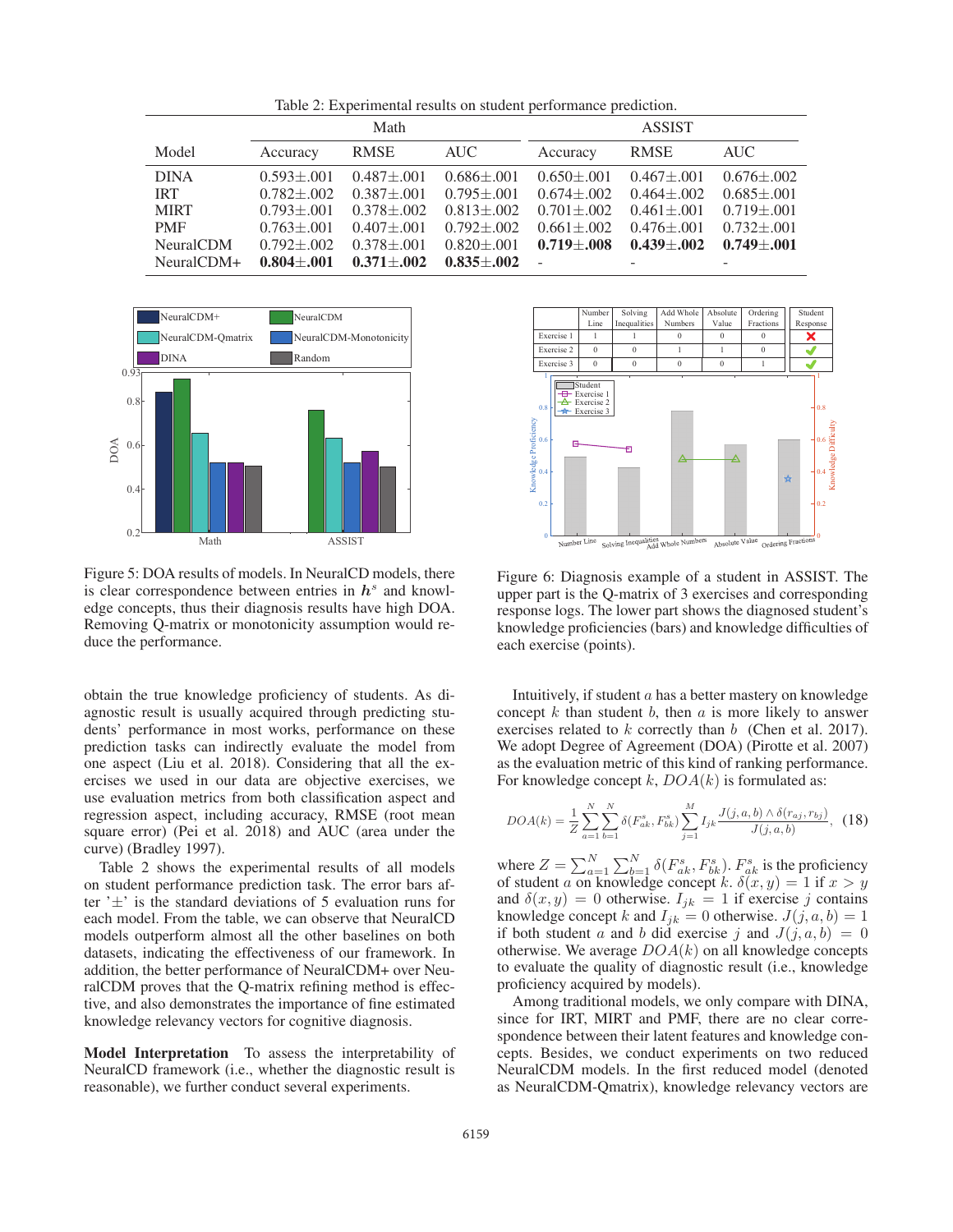estimated during unsupervised training instead of getting from Q-matrix. While in another reduced model (denoted as NeuralCDM-Monotonocity), monotonicity assumption is removed by eliminating the positive restriction on the full connection layers. These two reduced models are used to demonstrate the importance of fine-estimated knowledge relevancy vector and monotonicity assumption respectively. Furthermore, we conduct an extra experiment in which students' knowledge proficiencies are randomly estimated, and compute the DOA for comparison.

Figure 5 presents the experimental results. From the figure we can observe that DOAs of NeuralCDM and Neural-CDM+ are significantly higher than baselines, which proves that knowledge proficiencies diagnosed by them are reasonable. The DOAs of NeuralCDM-Qmatrix and NeuralCDM-Monotonicity are much lower than NeuralCDM, which indicates that both information from Q-matrix and monotonicity assumption are important for getting interpretable diagnosis results (knowledge proficiency vectors). DOA of DINA is slightly higher than Random due to the use of Q-matrix. Besides, NeuralCDM performs much better on Math than on ASSIST. This is mainly due to the contradictions in logs, i.e., a student may answer some exercises containing knowledge concept  $k_i$  correctly while others containing  $k_i$  wrong (reasons may be the change of knowledge proficiency, or other knowledge concepts contained by the exercises). As showed in Table 1, ASSIST has much larger  $AVG_{\#log}$  and slightly higher  $\text{STD}_{\#log>1}$  than Math dataset, which makes more contradictions in logs. Longer logs with more contradictions would decrease DOA.

Case Study. Here we present an example of a student's diagnostic result of NeuralCDM on dataset ASSIST in Figure 6. The upper part of Figure 6 shows the Q-matrix of three exercises on five knowledge concepts and the response of a student to the exercises. The bars in the underneath subfigure represent the student's proficiency on each knowledge concept. The lines with different colors and markers represent the knowledge difficulties of the three exercises (for clarity, we only present difficulties of relevant knowledge concepts for each exercise). We can observe from the figure that the student is more likely to response correctly when his proficiency satisfies the requirement of the exercise. For example, exercise 3 requires the mastery of '*Ordering Fraction*' and corresponding difficulty is 0.35. The student's proficiency on '*Ordering Fraction*' is 0.60, which is higher than required, thus he answered it correctly. Both knowledge difficulty  $(h^{diff})$  and knowledge proficiency  $(h^s)$  in Neural-CDM are explainable as expected.

#### 4.4 Discussion.

From the above experiments, we can observe that NeuralCD models provide both accurate and interpretable results for cognitive diagnosis.

There still some directions for future studies. First, we may make our effort to design a more efficient model for knowledge concept prediction, which would promote the performance of NeuralCDM+. Second, the positive restriction on neural network weights may limit the approximate

ability, thus we would like to explore more flexible methods to satisfy the monotonicity assumption. Third, since students' knowledge statuses change in many online selflearning circumstances, we would like to extend NeuralCD for dynamic cognitive diagnosis.

# 5 Conclusion

In this paper, we proposed a neural cognitive diagnostic framework, NeuralCD framework, for students' cognitive diagnosis. Specifically, we first discussed fundamental student and exercise factors in the framework, and placed a monotonicity assumption on the framework to ensure its interpretability. Then, we implemented a specific model NeuralCDM under the framework to show its feasibility, and further extended NeuralCDM by incorporating exercise text to refine Q-matrix. Extended experimental results on realworld datasets showed the effectiveness of our models with both accuracy and interpretability. We also showed that NeuralCD could be seen as the generalization of some traditional cognitive diagnostic models (e.g., MIRT). The structure of the diagnostic network in our work is designed intuitively. However, with the high flexibility and potential of neural network, we hope this work could lead to further studies.

# 6 Acknowledgments

This research was partially supported by grants from the National Natural Science Foundation of China (Grants No. 61922073, 61672483, U1605251, 61727809), the Science Foundation of Ministry of Education of China & China Mobile (No. MCM20170507), and the Iflytek joint research program.

#### References

Adams, R. J.; Wilson, M.; and Wang, W.-c. 1997. The multidimensional random coefficients multinomial logit model. *Applied psychological measurement* 21(1):1–23.

Anderson, A.; Huttenlocher, D.; Kleinberg, J.; and Leskovec, J. 2014. Engaging with massive online courses. In *Proceedings of the 23rd international conference on World wide web*, 687–698. ACM.

Bradley, A. P. 1997. The use of the area under the roc curve in the evaluation of machine learning algorithms. *Pattern recognition* 30(7):1145–1159.

Burns, H.; Luckhardt, C. A.; Parlett, J. W.; and Redfield, C. L. 2014. *Intelligent tutoring systems: Evolutions in design*. Psychology Press.

Chan, W.; Jaitly, N.; Le, Q.; and Vinyals, O. 2016. Listen, attend and spell: A neural network for large vocabulary conversational speech recognition. In *2016 IEEE International Conference on Acoustics, Speech and Signal Processing (ICASSP)*, 4960–4964. IEEE.

Chen, S., and Joachims, T. 2016. Predicting matchups and preferences in context. In *Proceedings of the 22nd ACM SIGKDD International Conference on Knowledge Discovery and Data Mining*, 775–784. ACM.

Chen, Y.; Liu, Q.; Huang, Z.; Wu, L.; Chen, E.; Wu, R.; Su, Y.; and Hu, G. 2017. Tracking knowledge proficiency of students with educational priors. In *Proceedings of the 2017 ACM on Conference on Information and Knowledge Management*, 989–998. ACM.